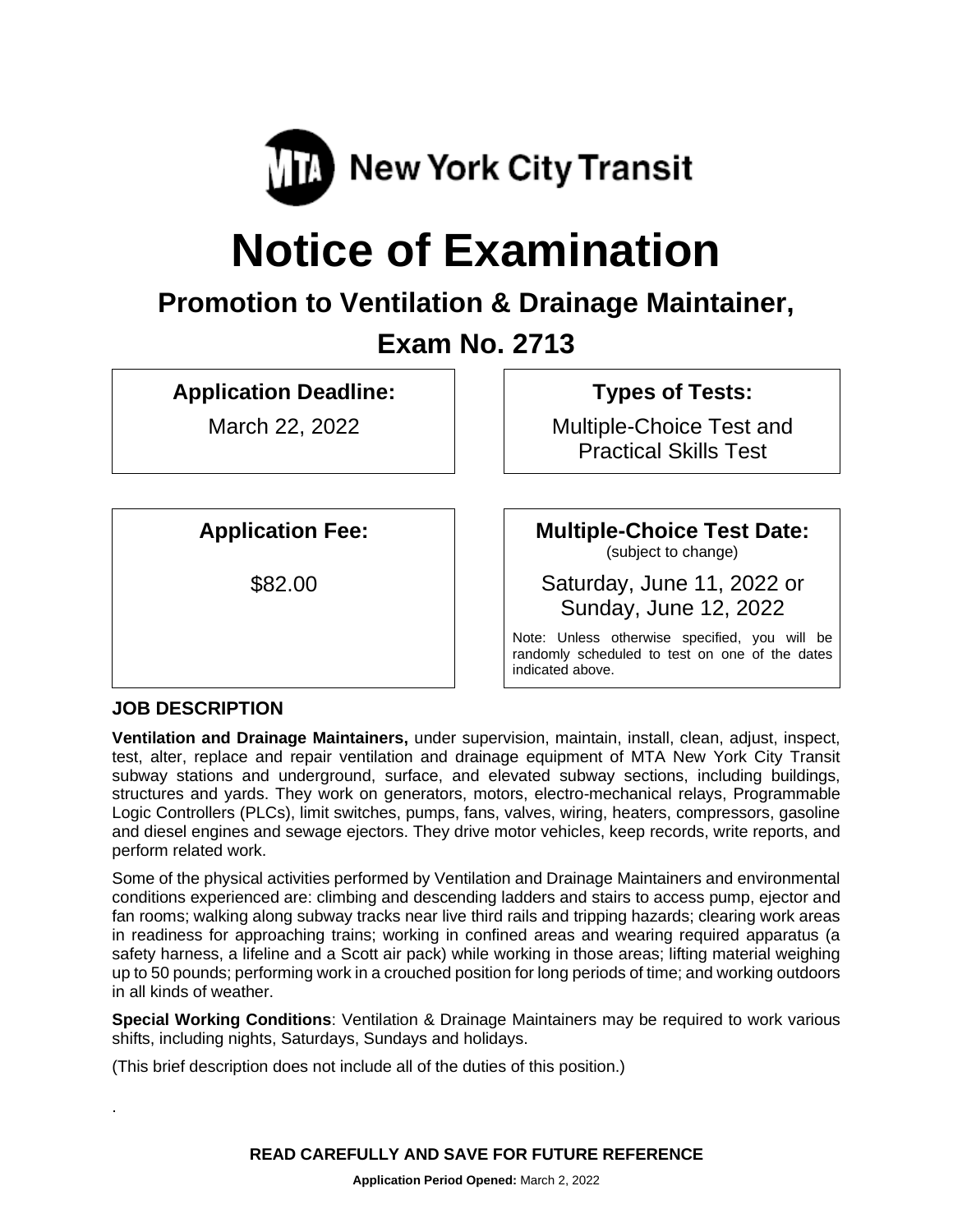# **SALARY**

The current minimum salary for Ventilation & Drainage Maintainer is \$32.93 per hour for a 40-hour work week increasing to \$38.75 per hour in the sixth year of service. This rate is subject to change.

# **ELIGIBILITY TO TAKE EXAMINATION**

This examination is open to each employee of MTA New York City Transit who **on the first date of the multiple-choice test:**

- 1. Is permanently (not provisionally) employed in or appears on a Preferred List (see Note, below) for the eligible title of Transit Electrical Helper working in the Ventilation and Drainage Subdivision; or
- 2. Has, as a non-competitive Transit Electrical Apprentice, satisfactorily completed the 3-year Transit Electrical Apprentice program in the Ventilation and Drainage Subdivision and is currently employed in the Ventilation and Drainage Subdivision; and
- 3. Is not otherwise ineligible.

(Note: A "Preferred List" is a civil service list which is only for certain former permanent incumbents of the eligible title who have rehiring rights.)

This examination is also open to employees who were appointed to an eligible title pursuant to New York State Civil Service Law, section 55-a, and who meet all other eligibility requirements.

You are responsible for determining whether you meet the eligibility requirements for this examination prior to submitting the Application. If you do not know if you are eligible, check with **your department's Human Resources representative**. You may be given the tests before we verify your eligibility. If you are marked "Not Eligible," your application fee will **not** be refunded, and you will **not** receive a score.

This examination is **not** open to employees of MaBSTOA or MTA Bus Company, or to employees of MTA agencies other than MTA New York City Transit.

# **REQUIREMENTS TO BE PROMOTED**

**From the competitive title of Transit Electrical Helper:** At the time of promotion, you must have completed your probationary period in the eligible title as indicated in the above "Eligibility to Take Examination" section, and you must be permanently employed in that title or your name must appear on a Preferred List for the title at the time of promotion. Additionally, you must have served permanently in the eligible title for at least one year. Time served prior to a break in service of more than one year will not be credited.

**From the non-competitive title of Transit Electrical Apprentice:** At the time of promotion, you must be employed in the Ventilation and Drainage Subdivision.

**Driver License Requirement:** At the time of promotion, you must have:

- 1. A Class A or Class B Commercial Driver License (CDL) valid in the State of New York with an endorsement for hazardous materials and no disqualifying restrictions that would preclude the performance of this title; or
- 2. A Motor Vehicle Driver License valid in the State of New York and a Learner Permit for a Class B CDL valid in the State of New York with an endorsement for hazardous materials and no disqualifying restrictions.

If you qualify under "2" above, your promotion will be subject to the receipt of the Class B CDL valid in the State of New York, with an endorsement for hazardous materials and no disqualifying restrictions within six months of promotion. The Class B CDL, as described, must be maintained for the duration of your employment in the title. If you have serious moving violations, a license suspension or an accident record, you may be disqualified.

(Continued)

#### **READ CAREFULLY AND SAVE FOR FUTURE REFERENCE**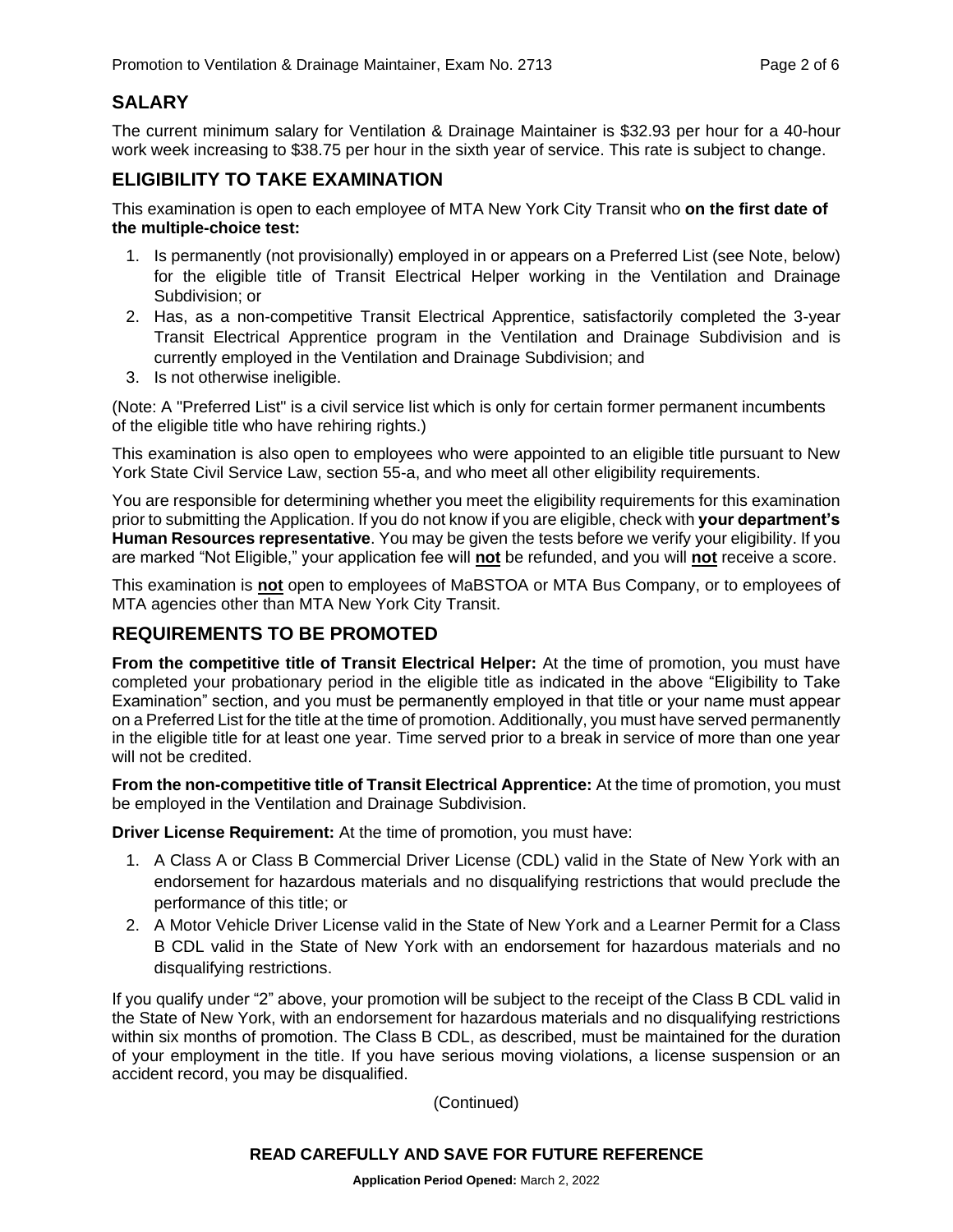# **REQUIREMENTS TO BE PROMOTED** (Continued)

The Class A or Class B Commercial Driver License (CDL) with an endorsement for hazardous materials and no disqualifying restrictions must be maintained for the duration of your employment in the title. Such license and/or Learner Permit must not include any restrictions which would preclude the performance of Ventilation & Drainage Maintainer work.

**Commercial Motor Vehicle Driving Experience in the Military or New York National Guard**: If you are an active member or former member (discharged in the past year) of the military or New York National Guard and have experience driving a Commercial Motor Vehicle in the military or New York National Guard, you may be eligible for a waiver of the New York State commercial driving skills test through the New York State Department of Motor Vehicles. If you believe that you may be eligible for this waiver, you must apply for the waiver through the New York State Department of Motor Vehicles.

**Medical Requirement:** Medical guidelines have been established for the position of Ventilation and Drainage Maintainer. You will be examined to determine whether you can perform the essential functions of the position. Where appropriate, a reasonable accommodation will be provided for a person with a disability to enable such person to perform the essential functions of the job.

**Drug Screening Requirement:** You must pass a drug screening in order to be promoted, and if promoted, you will be subject to random drug and alcohol tests for the duration of your employment. Additionally, if you have tested positive on a drug or alcohol test or had a refusal to test during preemployment or while employed by a Federal DOT-regulated employer during the applicable period, you must have completed the Substance Abuse Professional (SAP) evaluation, referral and education/treatment process required by federal law in order to be promoted to this safety-sensitive position.

# **HOW TO SUBMIT AN APPLICATION**

If you believe you meet the requirements in the "Eligibility to Take Examination" section, you may submit an application during the application period. The MTA Exam Information Center, located in the lobby of 180 Livingston Street, Brooklyn, NY 11201, is currently closed. If you believe you have a special circumstance (e.g., a disability, military duty) that prevents you from applying as instructed below, please refer to the Special Circumstances Guide referenced in the "Special Arrangements" section below. Applications will **not** be accepted in person.

#### **Online Applications:**

- 1. If you are an active MTA employee, apply using the "BSC" employee portal at [www.mymta.info](http://www.mymta.info/) by the last day of the application period (non-active MTA employees and applicants requesting a fee waiver must email us by the last day of the application period at [examsunit@nyct.com](mailto:examsunit@nyct.com) for application instructions). Note: The application system may not function properly with mobile devices or tablets. For best results when applying, please use the latest version of Internet Explorer, open a new window, and avoid having multiple tabs open in the same window.
- 2. Once you have logged in, click on the My Job Search ribbon and then click on Exams (non-Railroad).
- 3. Follow the steps to submit an application.
- 4. Active MTA employees must pay the application fee via payroll deduction.
- 5. A confirmation number will appear on the same page after submitting your application and authorizing a payroll deduction (Save this number for future reference).

**IMPORTANT**: Your application submission confirms that you have read this Notice of Examination, including any dates and the requirements.

(Continued)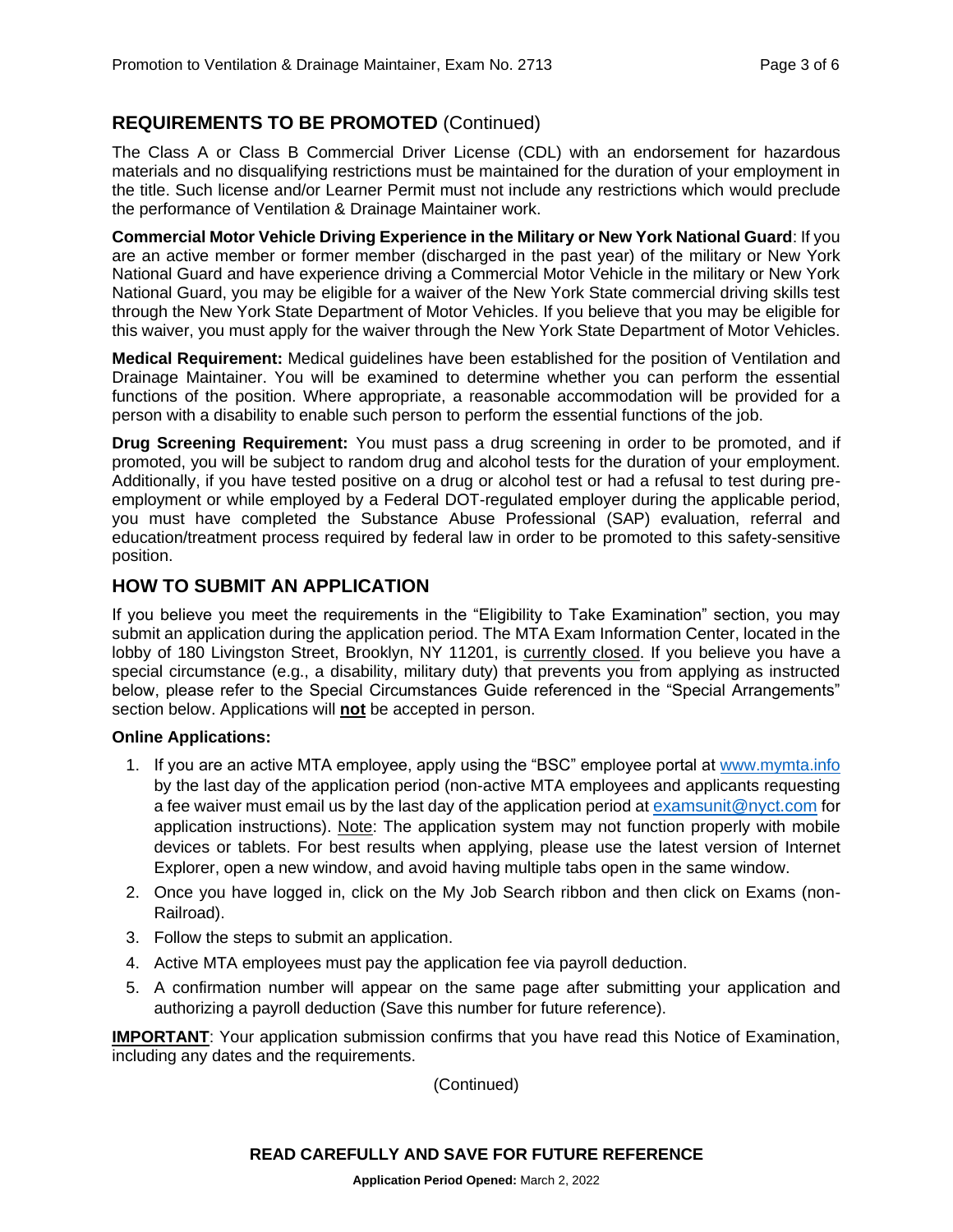#### **HOW TO SUBMIT AN APPLICATION**

**Application Fee**: This fee is generally not refundable. Under special circumstances, you may be entitled to a refund. Please refer to the Department of Citywide Administrative Services ("DCAS") General Exam Regulation E.3.4 to determine if you are entitled to a refund. Please visit [http://web.mta.info/nyct/hr/forms\\_instructions.htm](http://web.mta.info/nyct/hr/forms_instructions.htm) to access the DCAS General Exam Regulations online. Application fee refund requests, along with any relevant supporting documentation, should be emailed to [examsmakeups@nyct.com](mailto:examsmakeups@nyct.com) or mailed to the address in the "Correspondence" section below.

#### **ADMISSION LETTER**

An Admission Letter will be mailed to you about 10 days before the first date of the multiple-choice test. If you do not receive an Admission Letter at least 4 days before this date, you may obtain a duplicate letter at the MTA Exam Information Center (as indicated above). A paper copy of the Admission Letter is your ticket for admission to the test. Applicants must keep their mailing address up to date. Please refer to the Correspondence section below for instructions on how to update your address and other contact information.

#### **THE TEST**

You will be given a qualifying multiple-choice test and a competitive practical skills test. You must achieve a score of at least 70% to pass each test. You may be given the tests before we check your eligibility.

You will be scheduled to take the multiple-choice test on one of the dates listed in the above "Test Date" box. You will be randomly assigned to a test date and location, and you cannot request that your scheduled test date or location be changed, unless you meet the conditions in the "Special Arrangements" section below.

Your score on the competitive practical skills test will determine 85% of your final score. Your seniority will determine the remaining 15%. You must pass the qualifying multiple-choice test and the competitive practical skills test to have your seniority credited. Your seniority score will be 70 plus 1/2 point for each three months of completed, permanent, continuous service with any agency under the jurisdiction of the Commissioner, Department of Citywide Administrative Services, in competitive class titles. Your service will be credited through the first date of the qualifying multiple-choice test, up to a maximum of 15 years. Time served prior to a break in service of more than one year will not be credited.

Veterans' or Disabled Veterans' Credit will be granted only to eligible passing candidates who request that they be applied. Veterans' or Disabled Veterans' Credit should be requested at the time of application, but must be requested before the date the eligible list is established. Claims for Veterans' or Disabled Veterans' Credit cannot be made once the eligible list is established.

The qualifying multiple-choice test may include questions on basic electrical theory; electrical, mechanical, pneumatic and hydraulic devices and components related to the Ventilation and Drainage trade; proper selection and use of tools, instruments and materials; safe, proper and efficient work practices; reading and interpreting blueprints and drawings; performing job-related calculations; keeping records and other related areas.

The competitive practical skills test may include tasks related to the installation, testing, maintenance, and repair of electrical, electronic, mechanical, and electromechanical components and systems related to the Ventilation and Drainage trade, including the selection and use of appropriate tools, materials, and measuring devices; related mechanical work; reading and interpreting technical drawings; shop math; safe work practices and procedures; and other related areas.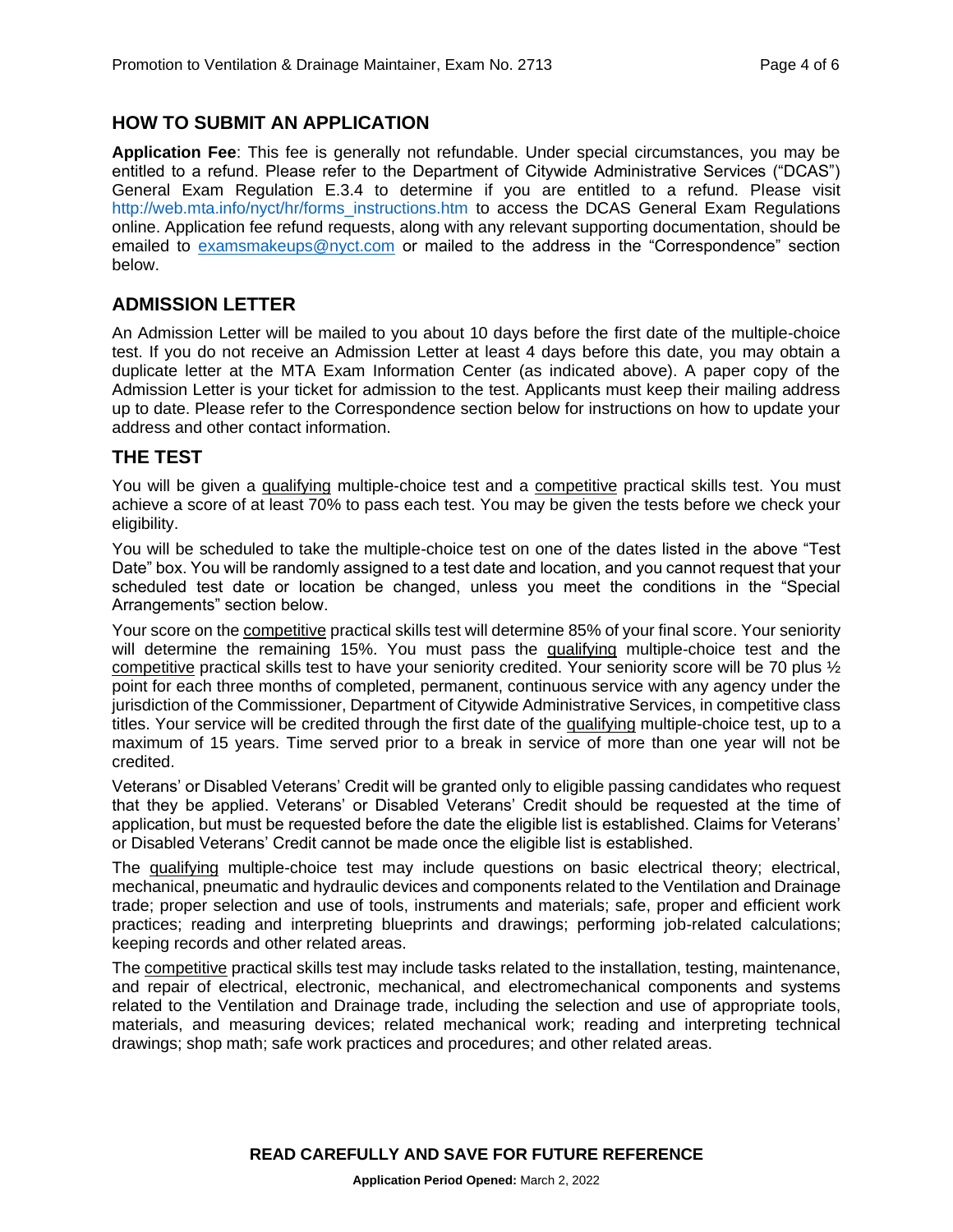# **TEST ADMINISTRATION GUIDELINES**

**Warning:** You are not permitted to enter the test site with cellular phones, smart watches, beepers, pagers, cameras, portable media players, or other electronic devices. Calculators are permitted; however, they must be hand-held, battery or solar powered, numeric only. Calculators with functions **other than** addition, subtraction, multiplication and division **are prohibited**. Electronic devices with an alphabetic keyboard or with word processing or data recording capabilities such as planners, organizers, etc. are prohibited. If you use any of these devices in the building at any time before, during or after the test, you may **not** receive your test results, your test score may be nullified, and your application fee will **not** be refunded.

**Social Distancing** and other safety protocols, **including the wearing of masks**, will be required during the administration of the test. Further details will be provided on your admission letter.

You may not have any other person, including children, present with you while you are being processed for or taking the test and no one may wait for you inside of the test site while you are taking the test.

**Leaving:** You must leave the test site once you finish the test. If you leave the test site after being fingerprinted but before finishing the test, you will not be permitted to re-enter. If you disregard this instruction and re-enter the test site, you may not receive your test results, your test score may be nullified, and your application fee will not be refunded.

**Proof of Identity:** You must present your MTA New York City Transit employee ID when you arrive to take the test.

#### **THE TEST RESULTS**

If you pass the qualifying multiple-choice test and the competitive practical skills test and are marked eligible, your name will be placed in final score order on an eligible list and you will be given a list number. You will be notified by mail of your test results. You will be considered for promotion when your name is reached on the eligible list.

#### **ADDITIONAL INFORMATION**

**Training:** You may be required to undergo a formalized training course during your probationary period. Failure to successfully complete the training course may result in termination or returned to your previously held permanent title.

#### **SPECIAL ARRANGEMENTS**

**Late Applications**: Refer to the "Correspondence" section below to contact the Examinations Unit to determine the procedure for submitting a late application if you meet one of the following conditions:

- 1. You are absent from work for at least one-half of the application period and are unable to apply for reasons such as vacation, sick leave or military duty; or
- 2. You become eligible after the above application period, but before the first test date.

**Special Test Accommodations:** If you plan to request an alternate test date due to your religious observance or special testing accommodations due to disability, please follow the instructions included in the Special Circumstances Guide, which is accessible online at [http://web.mta.info/nyct/hr/forms\\_instructions.htm](http://web.mta.info/nyct/hr/forms_instructions.htm) and will be attached to this Notice of Examination during the application period. An alternate test date due to religious observance must be requested no later than 15 days prior to the date on which multiple-choice testing is expected to begin. Special testing accommodations due to disability must be requested no later than 30 days prior to the date on which multiple-choice testing is expected to begin.

(Continued)